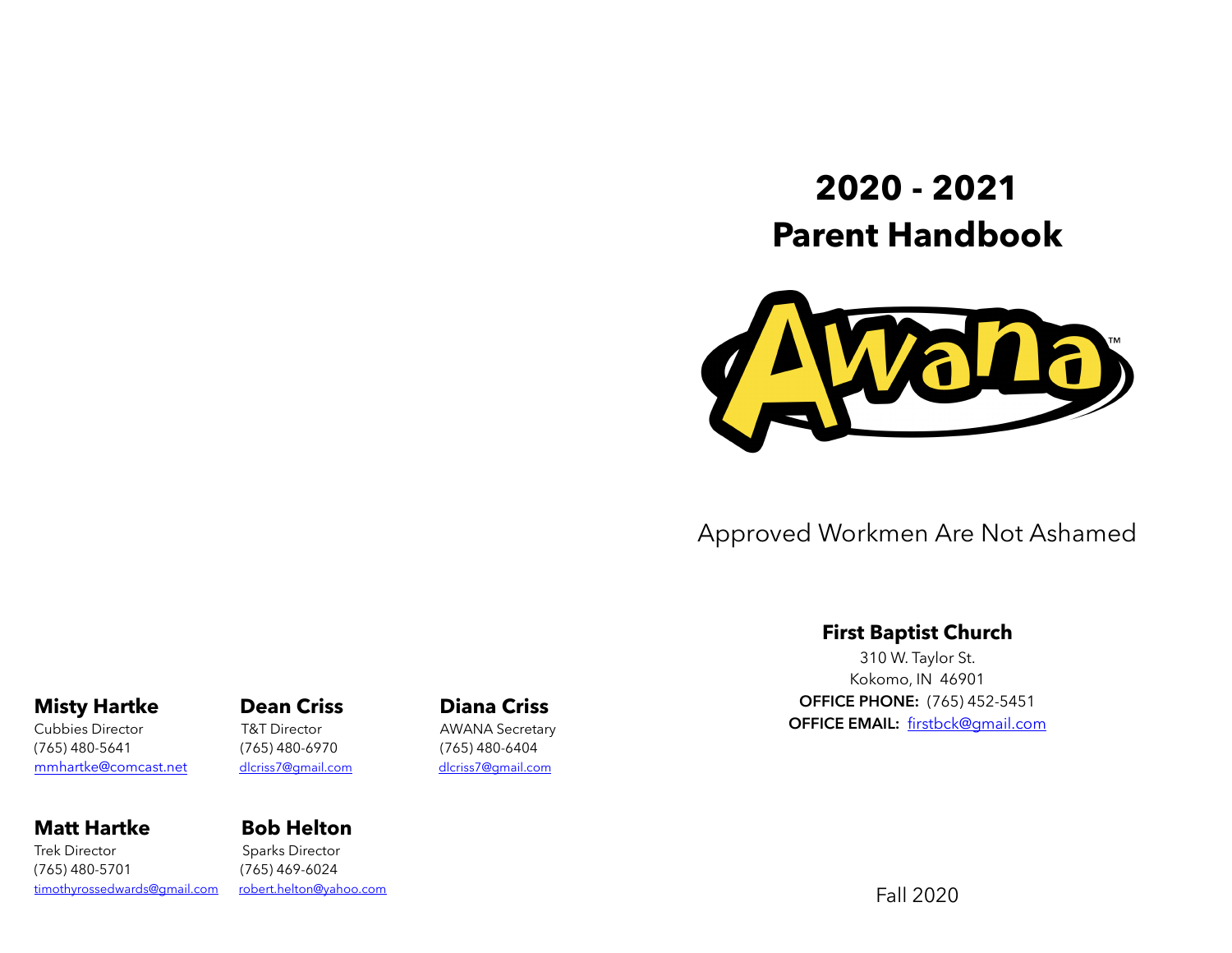#### **Table of Contents**

|                                       | 2  |
|---------------------------------------|----|
|                                       | 3  |
| Who Can Participate in AWANA          | 4  |
| When Does AWANA Meet                  | 4  |
|                                       | 4  |
|                                       | 5  |
|                                       | 6  |
|                                       | 6  |
|                                       | 7  |
|                                       | 7  |
| Picking Up Your Child from AWANA      | 7  |
|                                       | 8  |
|                                       | 9  |
|                                       | 10 |
|                                       | 11 |
| What Not to Bring to AWANA            | 11 |
|                                       | 11 |
|                                       | 12 |
| How Do I Sign My Child Up For AWANA   | 12 |
| Who Do I Contact For More Information | 12 |
| The Eleanor Wysong Scholarship Fund   | 13 |
| About First Baptist Church            | 14 |

#### **ABOUT FIRST BAPTIST CHURCH**



**We are a Jesus Church.** 

What that means is that we are a Family of people following Jesus who are connected together by a common faith in Jesus, for His glory, and His purpose to see Jesus change our families, our church, our city and the world. We are based in Kokomo, but know that we are just one house in His Kingdom.

We aren't anywhere near perfect, but we know Jesus is. In our effort to be all about Jesus, we are doing our best to be more like Him every day.

We have many different ways for you to engage in the life of who we are outside of the AWANA Program and we invite you to be a part of our Family. From Women's Ministry, Men's Ministry, to Youth Ministry, to our gatherings on Sunday morning, to Bible Studies…whatever way we can be a part of connecting you to the heart of Jesus, we would love to serve you.

Please check out our church website for more information or talk to any of the AWANA leaders about how to get involved.

Thank you for trusting us with your children as we teach them about what life is all about. We can tell you that Jesus changed us, which is why we want to share Him with others.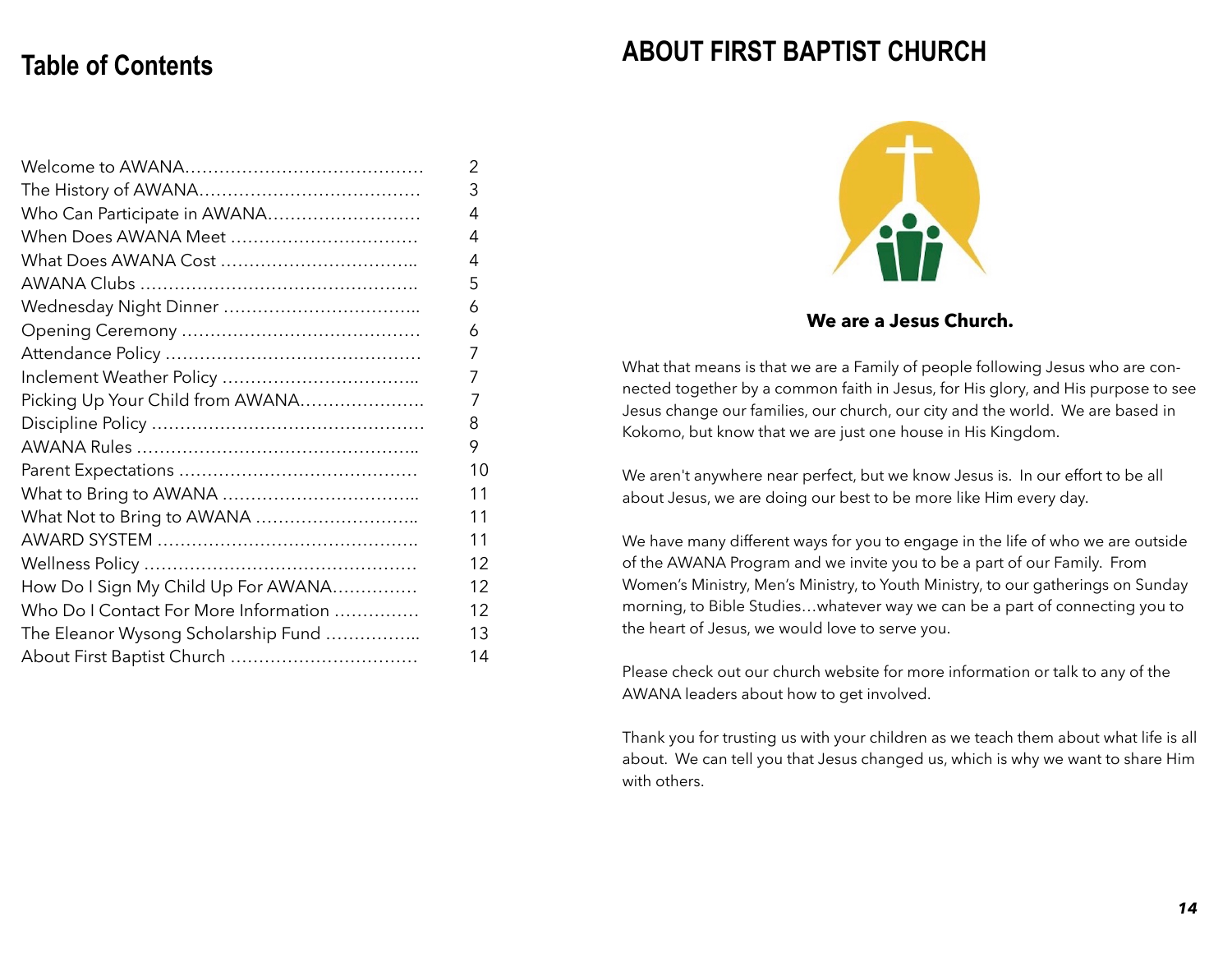#### **ELENOR WYSONG SCHOLARSHIP FUND**



First Baptist Church first came to know about AWANA through Eleanor Wysong after her tragic death in 2018. Eleanor was not only a friend of all of our children here at FBC, but made a lasting impact on us by her witness and conviction of faith while being a part of the Family of FBC.

After she went to be with Jesus in the spring of 2018, the leadership of FBC decided to start a Memorial Scholarship Fund in her name for children who want to be a part of AWANA but are in need of financial assistance. We continue to remember our friend in this way and want to provide assistance to Clubbers who may be in need.

To apply for aid, please speak with the AWANA Secretary or to Pastor Matt. When AWANA started at FBC we said from the onset that NO CHILD should ever be excluded due to financial reasons, which is why we established this fund. All we need is for you to speak to us.

If you would like to contribute to this memorial fund and help us in providing help to others who may be in need, please text the word GIVE to (765) 810-0796 and under the tab SPECIAL DONATION put in the memo AWANA SCHOLARSHIP FUND. If you would like to give a check or cash gift, please see the AWANA Secretary or Pastor Matt.

As we honor her life and witness, we also remember we are called to be the same witness to others by the way we live our lives. We thank God for Eleanor and her witness…

Now go and do the same in the lives of others.

#### **WELCOME TO AWANA!**

I am so excited about our AWANA Clubs at First Baptist Church Kokomo! Our goal is to have children grow in knowledge and understanding of the Bible and their relationship with Jesus. As parents and ministry leaders, we have been given the privilege and honor of sharing the Good News of Jesus Christ with one of the largest unreached people groups in the world: Children. It is an awesome opportunity and I am so excited about what God is going to do in the lives of our children. Thank you for giving us the opportunity to serve your children and help them learn who God is, what His Son did for us, and how we can live our lives for Him.

It is my prayer the children involved in Awana will be so excited about what happens on Wednesday nights that they want everyone they know to attend Awana. Awana is fun and exciting. We play games, learn Bible verses, hear testimonies, and learn how to live a life in service of our Lord, Jesus Christ. We also build relationships, share events in our lives, and help each other get to know Jesus better.

Please do not hesitate to contact myself or any of the AWANA Directors if you have any questions or concerns. May God richly bless this year as we go through this journey together.

In Jesus,

**Matt Hartke**  Senior Pastor (765) 480-5701 [mhartke@me.com](mailto:mhartke@me.com)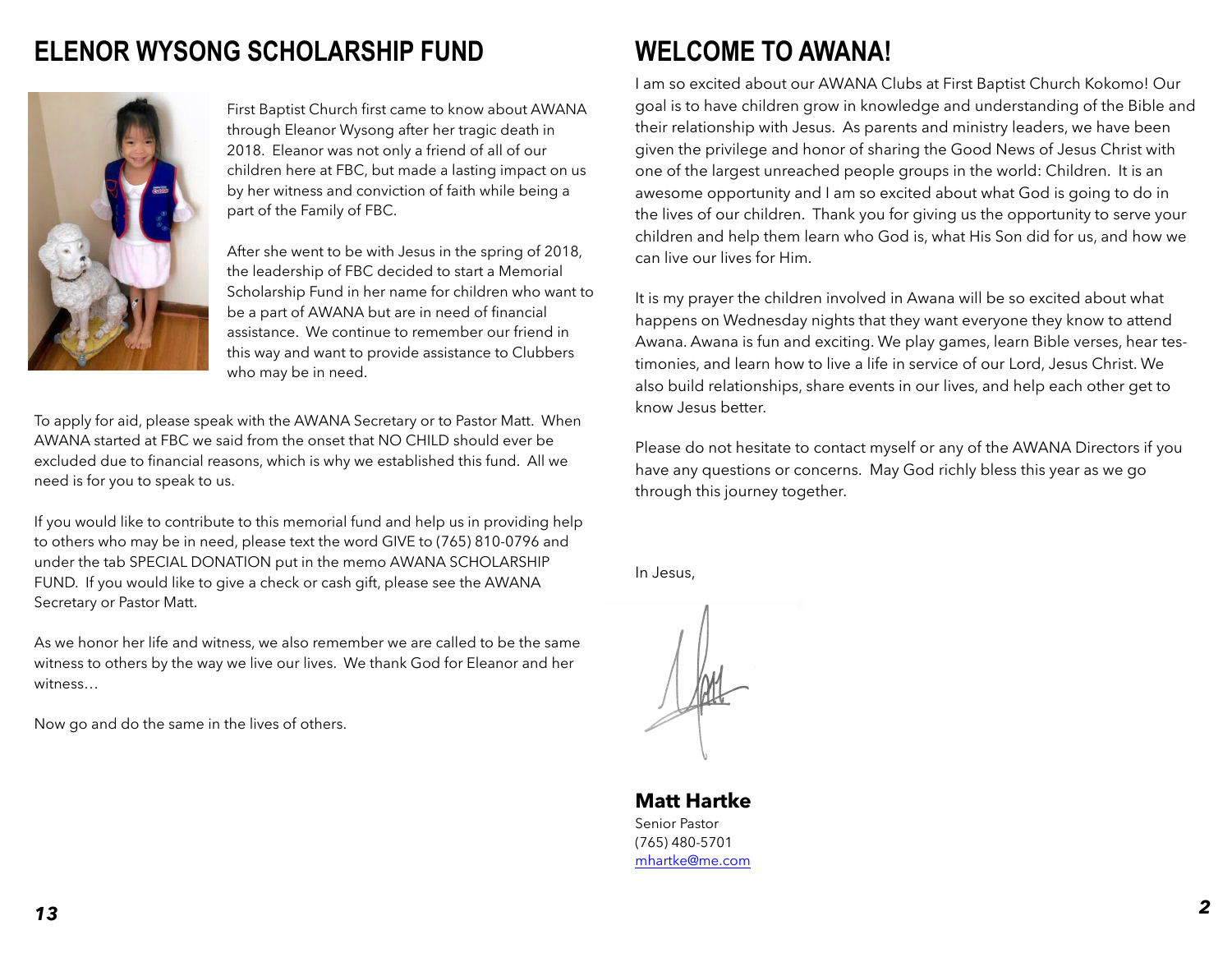### **THE HISTORY OF AWANA**

Since 1950, AWANA has grown from a one-church program into a ministry that includes more than 12,000 churches in the United States and another 6,000 in more than 109 countries worldwide. Local churches reach hundreds of thousands of young people every week by using the Awana ministry. The goal of Awana is to reach boys and girls with the gospel of Christ and to train them to serve Him. The word Awana stands for Approved Workmen Are Not Ashamed, and comes from *2 Timothy 2:15*. Awana is a fun and exciting way for children to learn Scripture and it works! Thank you for giving us the opportunity to acquaint you with the Awana ministry at First Baptist Church, and how it can benefit not only your child, but your entire family!

#### *"Be diligent to present yourself approved to God, a worker who does not need to be ashamed, rightly dividing the Word of Truth."*

 *(2 Timothy 2:15)* 

Each weekly club meeting is composed of 3 main elements:

**• Game Time • Handbook Time • Large Group Time •** 

Your child will enjoy the active Awana **Game Time** uniquely created around the Awana circle. This provides children with the opportunity to compete as a team and not just as individuals. They will learn to win and lose with a proper attitude of fair play and sportsmanship.

During **Handbook Time** an Awana leader works with a small group of clubbers, assisting them in memorizing Bible verses and other learning activities. Your child will begin to gain valuable understanding of spiritual truths and in this way, he/she will earn awards by passing sections in their handbook to motivate further achievement.

During **Large Group Time** your child will be exposed to messages from God's word from adult speakers. They will also learn (and sing) Awana songs. We offer clubs for Kindergarten through high school.

# **2020 WELLNESS POLICY:**

As we all know, sickness can keep going around with children, affecting not only the other children in your child's AWANA Club, but your family and other families as the illness goes "back and forth" between the children. Here is our established health policy for AWANA. Children should NOT attend if they have any of the following symptoms:

- Fever 99.6 degrees or higher within the last 72 hours.
- Vomiting within the last 24 hours.
- Diarrhea within the last 24 hours.
- Runny nose if accompanied by other symptoms and/or colored discharge.
- Bad Cough coughing increases the chance of infection being spread to others.
- Any rash that is suspected to be contagious.
- If your child is prescribed antibiotic, they must have been on the antibiotic for a minimum of 72 hours prior to attending AWANA.

Please, in the event of your child being sick, call the church to let us know of the illness to give your child an excused absence for the night that will NOT result in your child getting an absence counted against them for their attendance record.

# **HOW DO I SIGN MY CHILD UP FOR AWANA?**

You can sign up online on the church website [\(www.fbckokomo.org\)](http://www.fbckokomo.org), stop by the church office during the week, or sign up during check in each week at AWANA! Children visiting for the first time do not need to be officially registered to attend, but will need to be registered before receiving their AWANA Gear.

# **WHO DO I CONTACT FOR MORE INFORMATION?**

The best person to talk to is your child's AWANA Director, the AWANA Secretary or to Pastor Matt. We can all be reached at the numbers and emails provided in this handbook.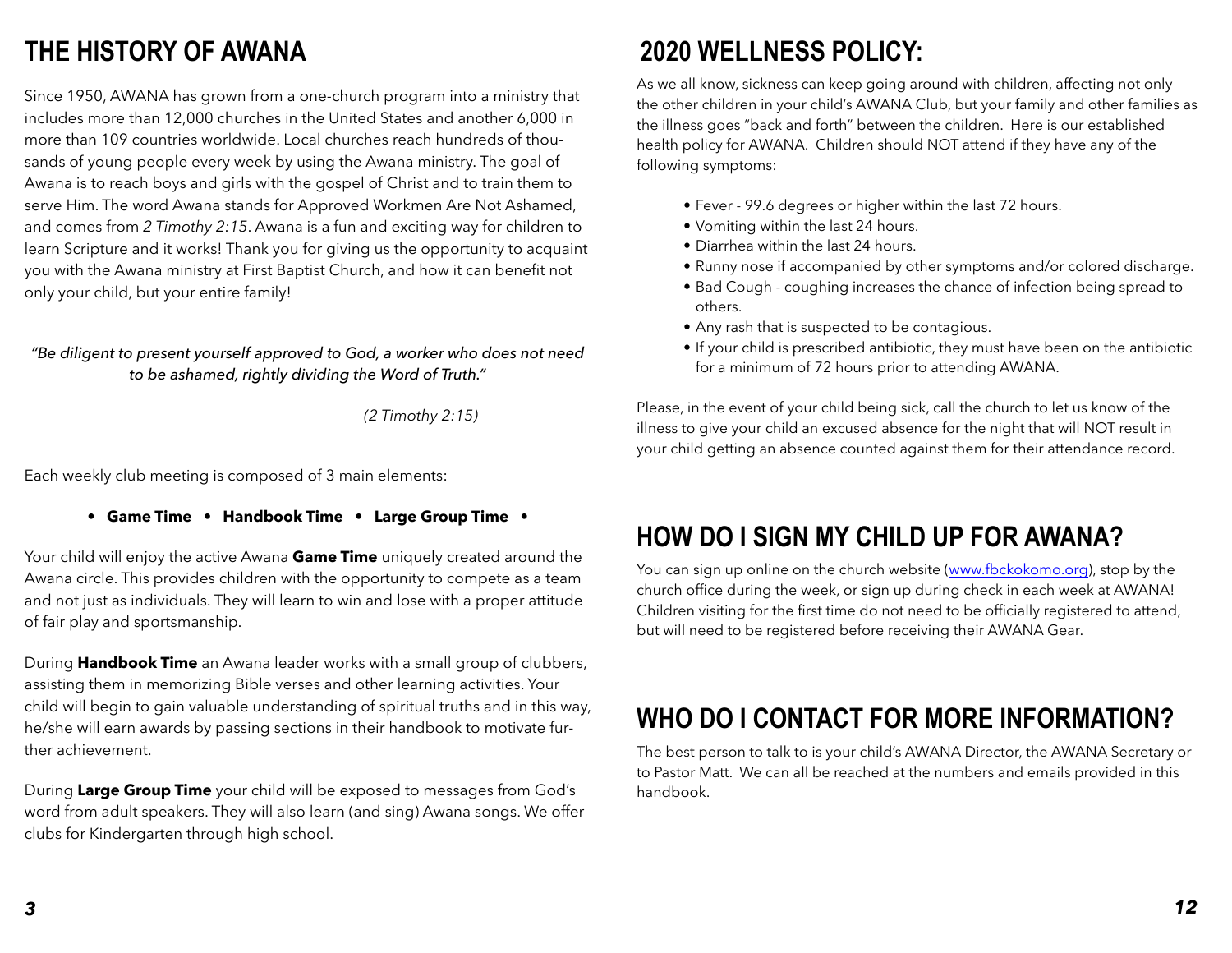### **WHAT TO BRING TO AWANA:**

Your **AWANA Gear** including:

- Your **Club Bag**
- Your **Uniform** uniforms promote pride and uniformity as a group, so we ask that all Clubbers remember to wear their's each week.
- **Comfortable running/tennis shoes.** PLEASE do not bring flip flops or sandals. Long pants or athletic pants are highly encouraged as we will play games on gym floors or carpet and exposed knees may end up with rug burns and other injuries.
- Your **AWANA Club Handbook**.
- Your SPARKS, T&T, or TREK **Bible**.
- A mask to wear when needed/recommended.

*On special Theme Nights we will ask your child to bring items to participate in the fun! Look for notes sent home with each clubber.* 

# **WHAT NOT TO BRING TO AWANA:**

- **• Toys**
- **Electronics** If your child has a cell phone, we ask that it remain OFF and in their Club Bag from the start of AWANA until they are dismissed. If there is an emergency, please contact the church number during AWANA time.
- **• Food or drinks**

# **AWARD SYSTEM:**

Awards are received in several different ways at our AWANA Clubs. Points are awarded for weekly achievements, game time, behavior and preparedness. Patches and stickers are awarded each week for sections accomplished. After your child earns a patch for their uniform, the following week at Opening they will be awarded the patch and then be sent to get it ironed on their uniform before going to class. At the end of the year, we will have an awards ceremony where clubbers who complete one or more handbooks will receive special ribbons and trophies. This is a HUGE accomplishment and we encourage all parents to set aside the time to come and participate in this celebration of your child's accomplishments and hard work.

We as leaders want to be sensitive to any special needs your child may have, especially in the area of learning. Please contact your child's Director if there are any disabilities or challenges your child may face.

# **WHO CAN PARTICIPATE IN AWANA?**

AWANA is for all children 2 years of age through High School. There are specific Clubs for each age group with a Director for that Club and teachers that will walk with your child through this Discipleship Program. To determine which Club your child will be in, we simply go by how old the child is on August 1st OR by what grade they are going in for the new school year. This helps ensure that everyone is able to engage in the right club at the right time for the year.

### **WHEN DOES AWANA MEET?**

AWANA meets every Wednesday night beginning on October 14th, 2020 through the end of May 2021. There are a few Wednesday nights that we do not meet (please see the section titled ATTENDANCE POLICY).

# **WHAT DOES AWANA COST?**

The yearly cost for AWANA Clubs is \$30 per child (returning clubbers in the same age group have the option to use their same uniform again lowering the cost to \$25) with a family cap of \$75. The fee covers the cost of the uniform, the handbook, and supplies of the Clubbers needed for the 2020-2021. We also ask that each child turn in weekly dues of 50¢ a week (total of \$16.50 for the year) which helps covers the cost of awards for each child. **NO CHILD IS EXCLUDED FROM AWANA FOR FINANCIAL REASONS**. We can break down the AWANA Fee over the course of the semesters and also have scholarships available, but that must be coordinated with the AWANA Secretary (Diana Criss). If you or someone you know are in need of these arrangements, please contact us and let us know. Such information is considered private and privileged and will be kept confidential.

All fees and/or dues can be turned in to the secretary at check in each week. Please NEVER turn in cash without it being inside of an envelope with your child's name and Club name on the outside of the envelope. Please make all checks out to First Baptist Church. You can also give online by texting the word GIVE to (765) 810-0796 which will send you a link to pay online. Under the "GIVING TYPE" select the option "EVENTS" and in the MEMO line we ask that you please put your child's name.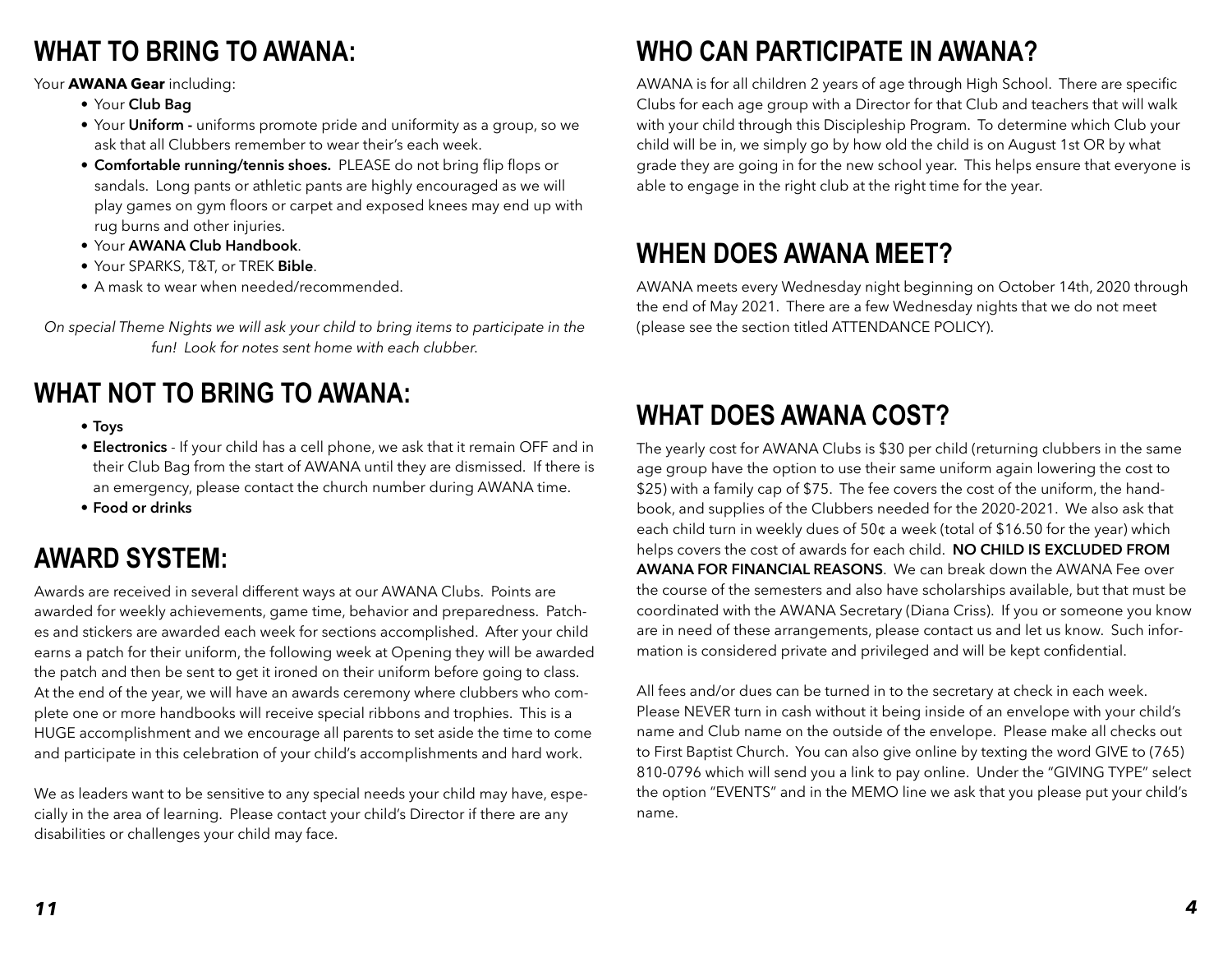### **AWANA CLUBS**

Cubbies® celebrates the spiritual potential of preschoolers (children ages 3 and 4 on or before August 1st)) by helping them develop respect for God, His Son and His Word.





Sparks® ignites the curiosity of early elementaryage kids to learn about the people and events of the Bible, building a foundation of wisdom for knowing Christ.

The T&T (Truth & Training) curriculum teaches kids the truth of God's Word, trains them to follow Him and practice His grace.





Trek is a Biblically rich discipleship program with practical application for your students' lives. Trek serves as the middle school (7th-8th grade) continuation of Awana.

# **WEDNESDAY NIGHT SCHEDULE:**

| $6:15$ pm - $6:30$ pm | Opening in the Sanctuary  |
|-----------------------|---------------------------|
| $6:30pm - 7:30pm$     | <b>AWANA Clubs</b>        |
| 7:30pm                | Dismissal from Classrooms |

### **PARENT EXPECTATIONS:**

- 1. **ENCOURAGEMENT**  Always encourage your child. Children have much more fun when Mom and Dad show interest in their accomplishments and their studies.
- 2. **ATTENDANCE** Help children to attend Awana every week and to arrive on time (Club begins at 6:15pm). Consistency builds friendships, achievement and self-discipline. If your child is sick or unable to attend club that evening, please call the church number to let us know.
- 3. **PREPARE** During the week, we encourage you to work on the current lesson with your child to complete each assignment. If you have questions about which lesson they are on or what you should be doing, please contact your child's Club Director.
- 4. **REVIEW** Please review the discipline guidelines above with your child. AWANA has very few rules of behavior, but in order to insure that all clubbers have an opportunity to learn as well as have fun, some rules of behavior will be enforced.
- 5. **CHECK IN / PICK UP** We ask that when you bring your child to AWANA that you bring them inside the church through the Armstrong Street doors to check them in at the AWANA Office. We ask that you do not just drop them off at the door. Please come in with your child and check in at the AWANA Office before departing to not only check in your child, but also to get any information regarding things coming up, etc. All clubbers must be accompanied by a parent until the beginning of Opening at 6:15pm in the Sanctuary. For Pick Up, please plan to pick up clubbers promptly at 7:30pm in the Sanctuary. Again, please use the Armstrong Street doors when coming to pick up your child. Clubbers will NOT be permitted to leave the building without an approved adult picking them up.
- 6. **GAME TIME** If your child needs to be excused from participating in Game Time, please send a note to that effect to their Director. Otherwise, they will be expected to participate with all other clubbers in all activities.
- 7. **COMMUNICATE** If there is a need for scholarships, questions about the Club Handbook, concerns about behavior, or a need that we can help to meet, PLEASE talk to your child's Director, to our AWANA Secretary or to Pastor Matt. Our only desire is for your child to grow in their relationship with Jesus and if there is a way to better meet those needs, we will do everything in our ability to help…but we need to know. Don't assume we do, after all…we are flawed humans, too!

*If you have questions or concerns about any of the above expectations, PLEASE feel free to talk to your AWANA Director or Pastor Matt. We are in this together and want the best experience to grow with you and your child!*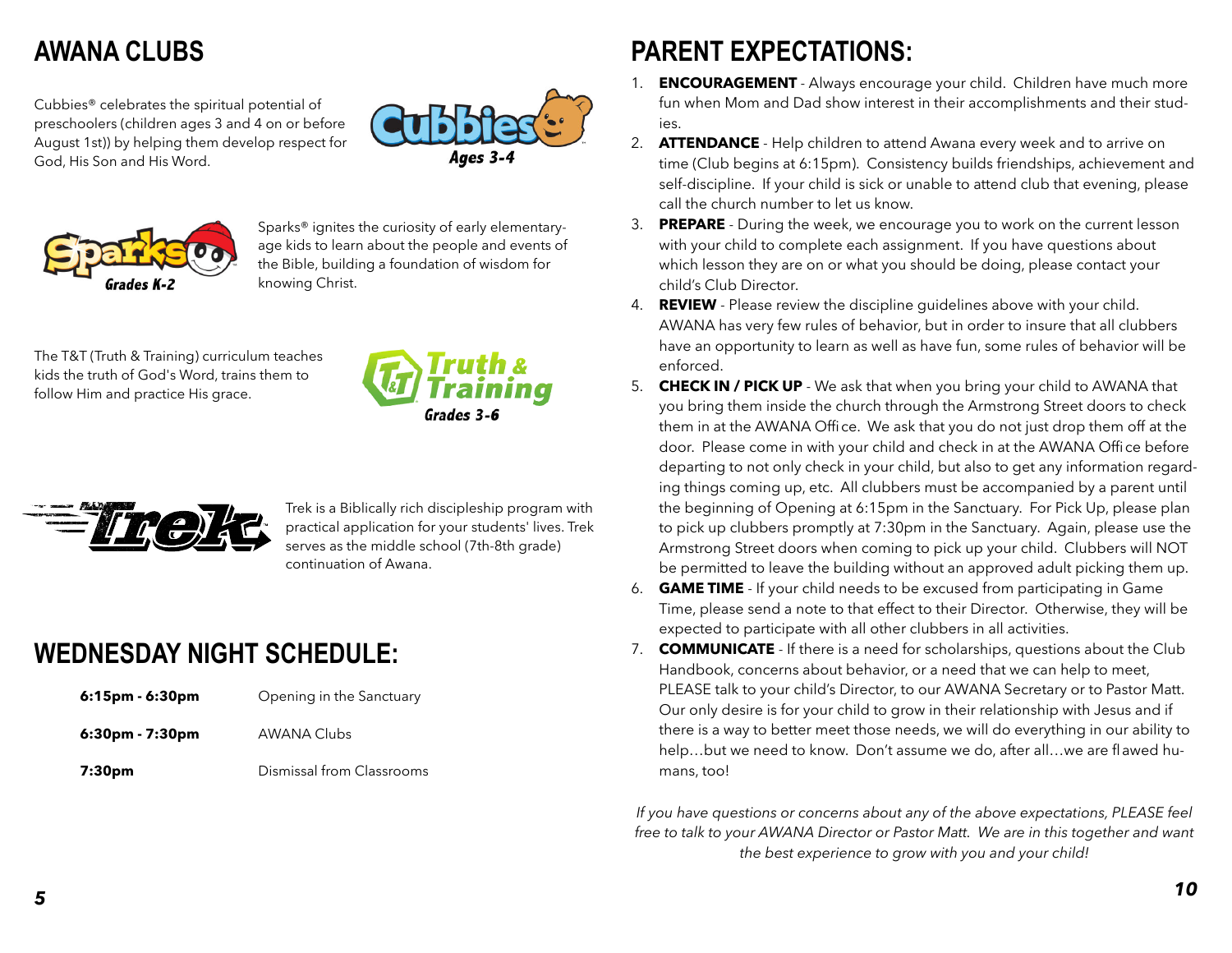# **AWANA CLUB RULES:**

While our list of rules is pretty short, they are enforced for the benefit of everyone taking part in each of the AWANA Clubs. We do this to make sure that everyone has the opportunity to grow and thrive inside of AWANA in a safe environment to ask questions, be loved and have the opportunity to love others the way we are learning that God loves us.

The following rules are expectations for ALL Clubs here at AWANA:

- 1. **RESPECT GOD**  means we don't do or say anything that would cause Him to be ashamed of us and we don't use His name in a disrespectful manner.
- 2. **RESPECT GOD'S WORD -** God's Word is Holy. It deserves the highest respect and obedience. It is the source of communication God has chosen to use with us. It contains God's plan for our daily lives and our only hope for eternal life in heaven. Each child will be given a Bible in the Sparks, TNT, and TREK clubs. We require that they not only bring their Bible each week but also that they don't do anything that would be seen as disrespectful to the Word of God.
- 3. **RESPECT GOD'S PROPERTY** The things we have to use are not our own. Everything in the church belongs to God and His people. We have their permission to use their things but never to deface or destroy them.
- 4. **RESPECT OTHERS -** Treat other people (yes, even other clubbers) like you would like to be treated.
- 5. **COME PREPARED** each week you are expected to bring with you your Awana Gear: Your Club bag, your Awana Uniform, your Bible, and your Club Handbook. We also HIGHLY encourage you to come in appropriate footwear (not flip flops or sandals) and wear long pants or athletic pants DUE to the games we will play together. If any of those are a need, please see your AWANA Director.

As parents, take the time to discuss the above rules with your child and help reinforce the need for all of us to have the same expectations of each other in the way we treat God, His house and others.

We also have a few things that you can help us with as parents when it comes to AWANA. Here are a few things YOU can do to make the most out of this opportunity for your child to grow:

# **AWANA WEDNESDAY DINNER**

There will be NO Dinner prior to AWANA for the 2020/2021 year. We have had to cancel this for the 2020/2021 AWANA year due to health concerns and following the guidelines set by local and state officials. We will do our best to make sure that we have light snacks available for the kids during Club, but we are limited as to what we can do due to the guidelines and restrictions.

# **HEALTH PRECAUTIONS FOR 2020/2021**

With the health concerns and guidelines put in place for large gatherings of people during this time we are living in, FBC has adopted the following measures to keep both our students and leaders safe:

- We will have people at the entryways to take everyone's temperature upon entering the building. If anyone enters and registers a temperature at or above 99.6 degrees, they will not be permitted to participate that evening.
- We are asking all kids and parents wear masks upon entering the building for check in and keep them on until seated in the Sanctuary for opening.
- Once in the Sanctuary, we are asking each family to practice social distancing precautions until the kids are dismissed to their Clubs for the evening.
- We ask that your child have a mask with them at all times. There will be a time when we don't have to wear them, but we don't know when that is. We are asking the kids to have them as needed to maintain safety. So please…make sure that is part of their gear when they come.
- All classrooms, play areas, and the Sanctuary will be disinfected prior to and after AWANA on Wednesdays.
- PARENTS…we ask when picking up your child that you wear a mask when picking them up from their Club rooms. Once your child is dismissed from Club, we ask that they wear masks while exiting the building.

Thank you for your understanding and helping us to navigate through these times…together!

# **OPENING**

Each week we will kick off AWANA with the Opening in the Sanctuary at 6:15pm with Pastor Matt. Here we will sing, do our pledges, recognize achievements of Clubbers and pray together as we begin the night. From there we will dismiss Clubs to begin their night together.